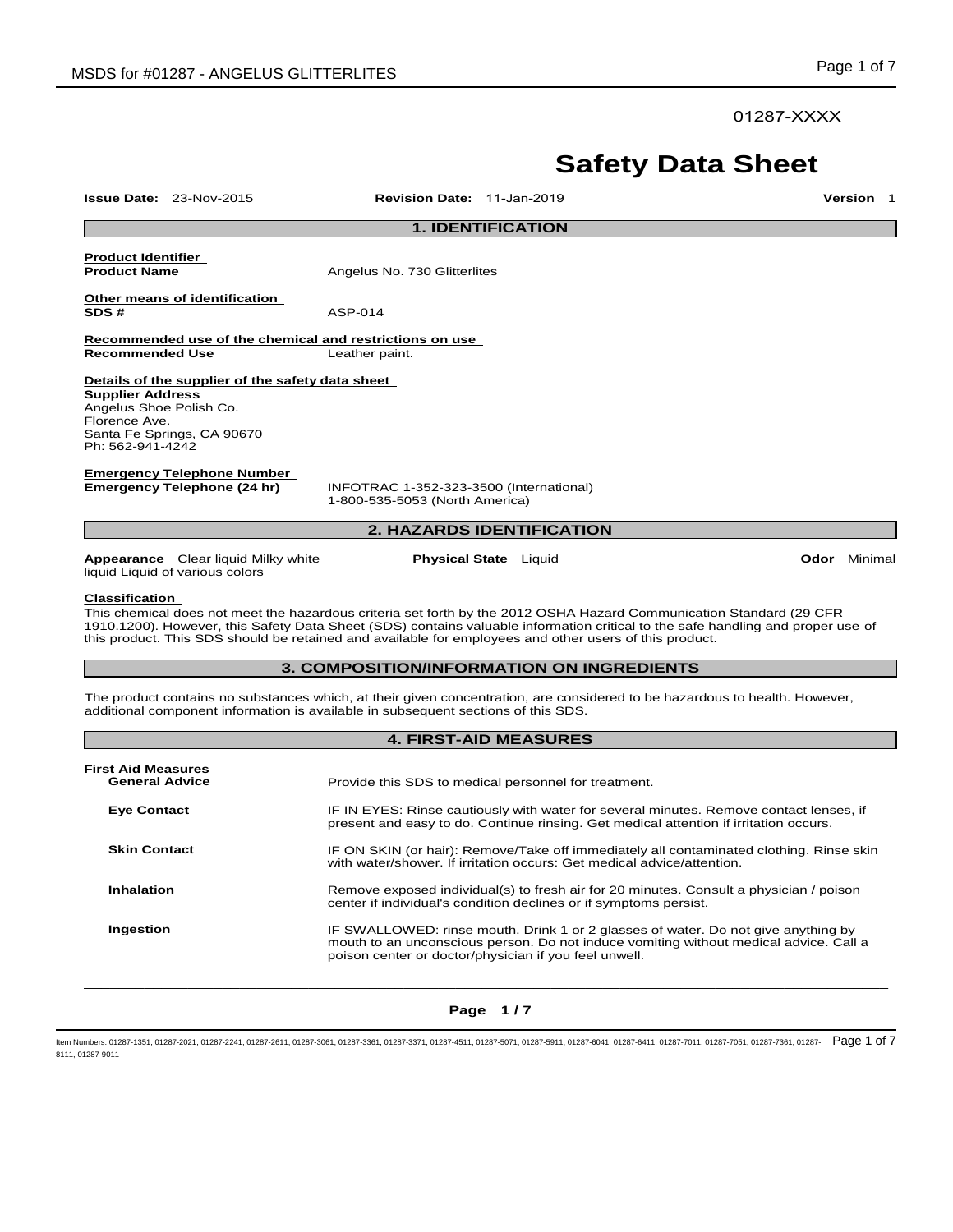| ASP-014 - Angelus No. 730 Glitterlites                                    | Revision Date: 11-Jan-2019                                                                                                                                         |  |  |  |
|---------------------------------------------------------------------------|--------------------------------------------------------------------------------------------------------------------------------------------------------------------|--|--|--|
| Most important symptoms and effects                                       |                                                                                                                                                                    |  |  |  |
| <b>Symptoms</b>                                                           | Can cause eye irritation. Symptoms include stinging, tearing, redness and swelling. Can<br>cause skin irritation with prolonged use. May cause nausea if ingested. |  |  |  |
|                                                                           | Indication of any immediate medical attention and special treatment needed                                                                                         |  |  |  |
| <b>Notes to Physician</b>                                                 | Treat symptomatically.                                                                                                                                             |  |  |  |
|                                                                           | <b>5. FIRE-FIGHTING MEASURES</b>                                                                                                                                   |  |  |  |
| <b>Suitable Extinguishing Media</b>                                       | Use extinguishing measures that are appropriate to local circumstances and the surrounding environment.                                                            |  |  |  |
| Unsuitable Extinguishing Media Not determined.                            |                                                                                                                                                                    |  |  |  |
| Specific Hazards Arising from the Chemical                                | Product is not flammable or combustible. Material may splatter above 212F/100C. Polymer film can burn.                                                             |  |  |  |
| Protective equipment and precautions for firefighters<br>protective gear. | As in any fire, wear self-contained breathing apparatus pressure-demand, MSHA/NIOSH (approved or equivalent) and full                                              |  |  |  |
|                                                                           | <b>6. ACCIDENTAL RELEASE MEASURES</b>                                                                                                                              |  |  |  |
|                                                                           | <b>Personal precautions, protective equipment and emergency procedures</b>                                                                                         |  |  |  |
| <b>Personal Precautions</b>                                               | Wear protective clothing as described in Section 8 of this safety data sheet.                                                                                      |  |  |  |
| <b>Environmental Precautions</b>                                          | Prevent from entering into soil, ditches, sewers, waterways and/or groundwater. See<br>Section 12, Ecological Information.                                         |  |  |  |
| Methods and material for containment and cleaning up                      |                                                                                                                                                                    |  |  |  |
| <b>Methods for Containment</b>                                            | Prevent further leakage or spillage if safe to do so. Absorb spill with inert material (e.g.<br>vermiculite, sand or earth).                                       |  |  |  |
| <b>Methods for Clean-Up</b>                                               | Sweep up absorbed material and shovel into suitable containers for disposal. For waste<br>disposal, see section 13 of the SDS.                                     |  |  |  |
|                                                                           | <b>7. HANDLING AND STORAGE</b>                                                                                                                                     |  |  |  |
| <b>Precautions for safe handling</b>                                      |                                                                                                                                                                    |  |  |  |
| <b>Advice on Safe Handling</b>                                            | Handle in accordance with good industrial hygiene and safety practice.                                                                                             |  |  |  |
| Conditions for safe storage, including any incompatibilities              |                                                                                                                                                                    |  |  |  |
| <b>Storage Conditions</b>                                                 | Keep containers tightly closed in a cool, well-ventilated place.                                                                                                   |  |  |  |
| <b>Incompatible Materials</b>                                             | Strong oxidizing agents.                                                                                                                                           |  |  |  |

# $\Box$  . The contribution of the contribution of the contribution of the contribution of the contribution of the contribution of the contribution of the contribution of the contribution of the contribution of the contributi **Page 2 / 7**

ltem Numbers: 01287-1351, 01287-2021, 01287-2241, 01287-2611, 01287-3061, 01287-3361, 01287-3361, 01287-5041, 01287-5911, 01287-6041, 01287-6041, 01287-6411, 01287-6411, 01287-7011, 01287-7011, 01287-7051, 01287-7561, 0128 8111, 01287-9011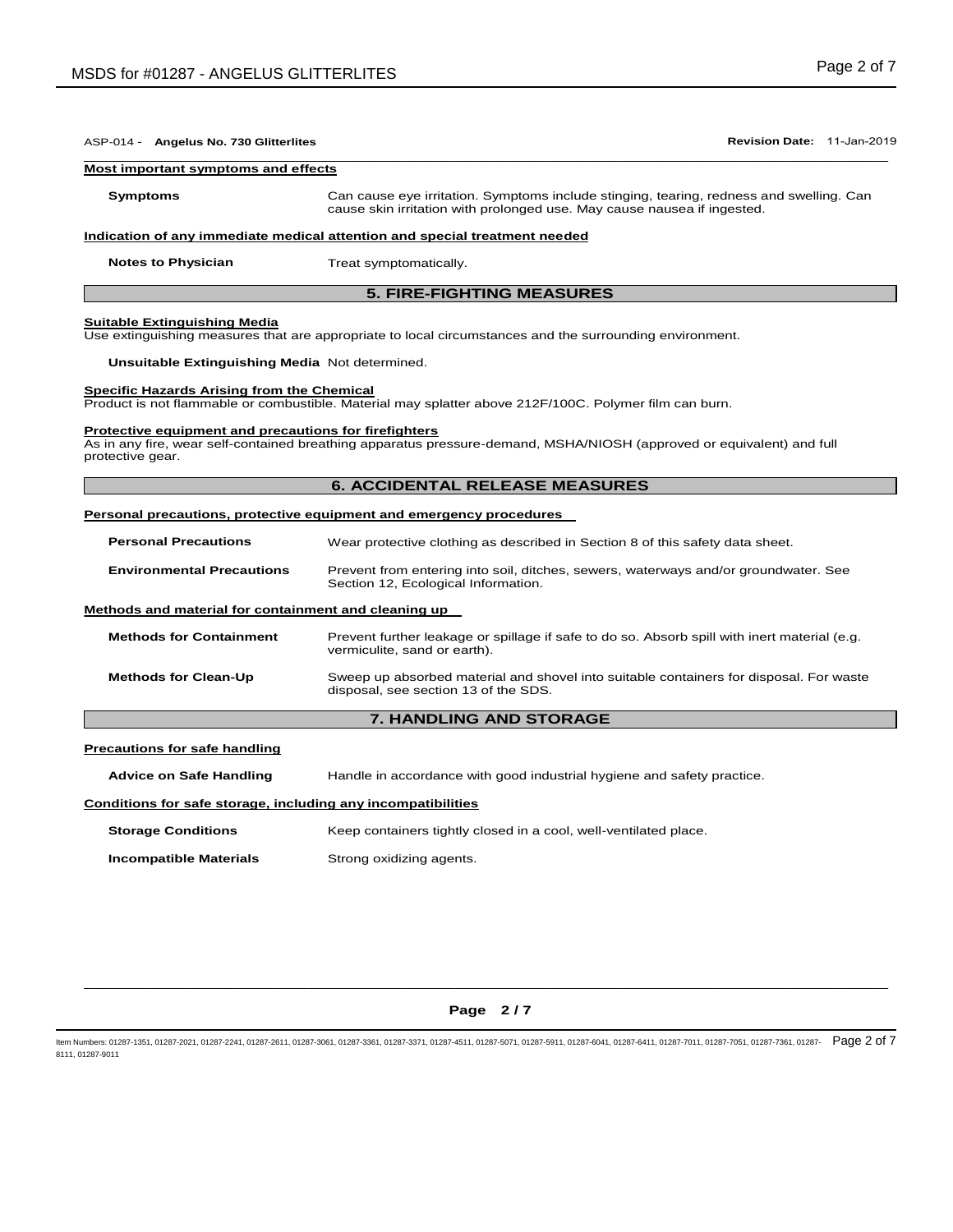## ASP-014 - **Angelus No. 730 Glitterlites Revision Date:** 11-Jan-2019

# \_\_\_\_\_\_\_\_\_\_\_\_\_\_\_\_\_\_\_\_\_\_\_\_\_\_\_\_\_\_\_\_\_\_\_\_\_\_\_\_\_\_\_\_\_\_\_\_\_\_\_\_\_\_\_\_\_\_\_\_\_\_\_\_\_\_\_\_\_\_\_\_\_\_\_\_\_\_\_\_\_\_\_\_\_\_\_\_\_\_\_\_\_

# **8. EXPOSURE CONTROLS/PERSONAL PROTECTION**

# **Exposure Guidelines**

| <b>Chemical Name</b>      | <b>ACGIH TLV</b>                            | <b>OSHA PEL</b>                     | <b>NIOSH IDLH</b>                          |
|---------------------------|---------------------------------------------|-------------------------------------|--------------------------------------------|
| Carbon Black              | TWA: 3 mg/m <sup>3</sup> inhalable fraction | TWA: $3.5 \text{ mg/m}^3$           | IDLH: 1750 mg/m <sup>3</sup>               |
| 1333-86-4                 |                                             | (vacated) TWA: $3.5 \text{ mg/m}^3$ | TWA: $3.5 \text{ mg/m}^3$                  |
|                           |                                             |                                     | TWA: 0.1 mg/m <sup>3</sup> Carbon black in |
|                           |                                             |                                     | presence of Polycyclic aromatic            |
|                           |                                             |                                     | hydrocarbons PAH                           |
| Copper(II) Phthalocyanine | TWA: 1 mg/m <sup>3</sup> Cu dust and mist   | $\overline{\phantom{a}}$            | IDLH: 100 mg/m <sup>3</sup> Cu dust and    |
| 147-14-8                  |                                             |                                     | mist                                       |
|                           |                                             |                                     | TWA: 1 mg/m <sup>3</sup> Cu dust and mist  |

### **Appropriate engineering controls**

**Engineering Controls** Apply technical measures to comply with the occupational exposure limits. Make emergency eyewash stations, safety/quick-drench showers, and washing facilities available in work area. Ensure adequate ventilation, especially in confined areas.

## **Individual protection measures, such as personal protective equipment**

| <b>Eye/Face Protection</b>      | Wear approved safety goggles; Refer to 29 CFR 1910.133 for eye and face protection<br>regulations. |
|---------------------------------|----------------------------------------------------------------------------------------------------|
| <b>Skin and Body Protection</b> | Gloves are recommended; Refer to 29 CFR 1910.138 for appropriate skin and body<br>protection.      |
| <b>Respiratory Protection</b>   | Refer to 29 CFR 1910.134 for respiratory protection requirements.                                  |

**General Hygiene Considerations** Handle in accordance with good industrial hygiene and safety practice.

# **9. PHYSICAL AND CHEMICAL PROPERTIES**

### **Information on basic physical and chemical properties**

| <b>Physical State</b><br>Appearance<br>Color                                                                                                                                                                                                                                                                                                                                                                                                                                                                                         | Liquid<br>Clear liquid Milky white liquid Liquid of Odor<br>various colors<br>Clear to milky white Various colors                                                                                                                                                                                                                          | <b>Odor Threshold</b> | Minimal<br>Not determined |
|--------------------------------------------------------------------------------------------------------------------------------------------------------------------------------------------------------------------------------------------------------------------------------------------------------------------------------------------------------------------------------------------------------------------------------------------------------------------------------------------------------------------------------------|--------------------------------------------------------------------------------------------------------------------------------------------------------------------------------------------------------------------------------------------------------------------------------------------------------------------------------------------|-----------------------|---------------------------|
|                                                                                                                                                                                                                                                                                                                                                                                                                                                                                                                                      |                                                                                                                                                                                                                                                                                                                                            |                       |                           |
| <b>Property</b><br>рH<br><b>Melting Point/Freezing Point</b><br><b>Boiling Point/Boiling Range</b><br><b>Flash Point</b><br><b>Evaporation Rate</b><br>Flammability (Solid, Gas)<br><b>Upper Flammability Limits</b><br><b>Lower Flammability Limit</b><br><b>Vapor Pressure</b><br><b>Vapor Density</b><br><b>Specific Gravity</b><br><b>Water Solubility</b><br>Solubility in other solvents<br><b>Partition Coefficient</b><br><b>Auto-ignition Temperature</b><br><b>Decomposition Temperature</b><br><b>Kinematic Viscosity</b> | <b>Values</b><br>Not determined<br>Not determined<br>100 °C / 212<br>°F<br>Not determined<br>Slower than ethyl ether<br>Not determined<br>Not determined<br>Not determined<br>Not measured<br>Not determined<br>Not determined<br>Not determined<br>Not determined<br>Not determined<br>Not determined<br>Not determined<br>Not determined | • Method<br>Remarks   |                           |
| <b>Dynamic Viscosity</b><br><b>Explosive Properties</b>                                                                                                                                                                                                                                                                                                                                                                                                                                                                              | Not determined<br>Not determined                                                                                                                                                                                                                                                                                                           |                       |                           |

# $\Box$  . The contribution of the contribution of the contribution of the contribution of the contribution of the contribution of the contribution of the contribution of the contribution of the contribution of the contributi **Page 3 / 7**

ltem Numbers: 01287-1351, 01287-2021, 01287-2241, 01287-2611, 01287-3061, 01287-3361, 01287-3361, 01287-6141, 01287-5911, 01287-6041, 01287-6411, 01287-6411, 01287-6411, 01287-7011, 01287-7011, 01287-7051, 01287-7561, 0128 8111, 01287-9011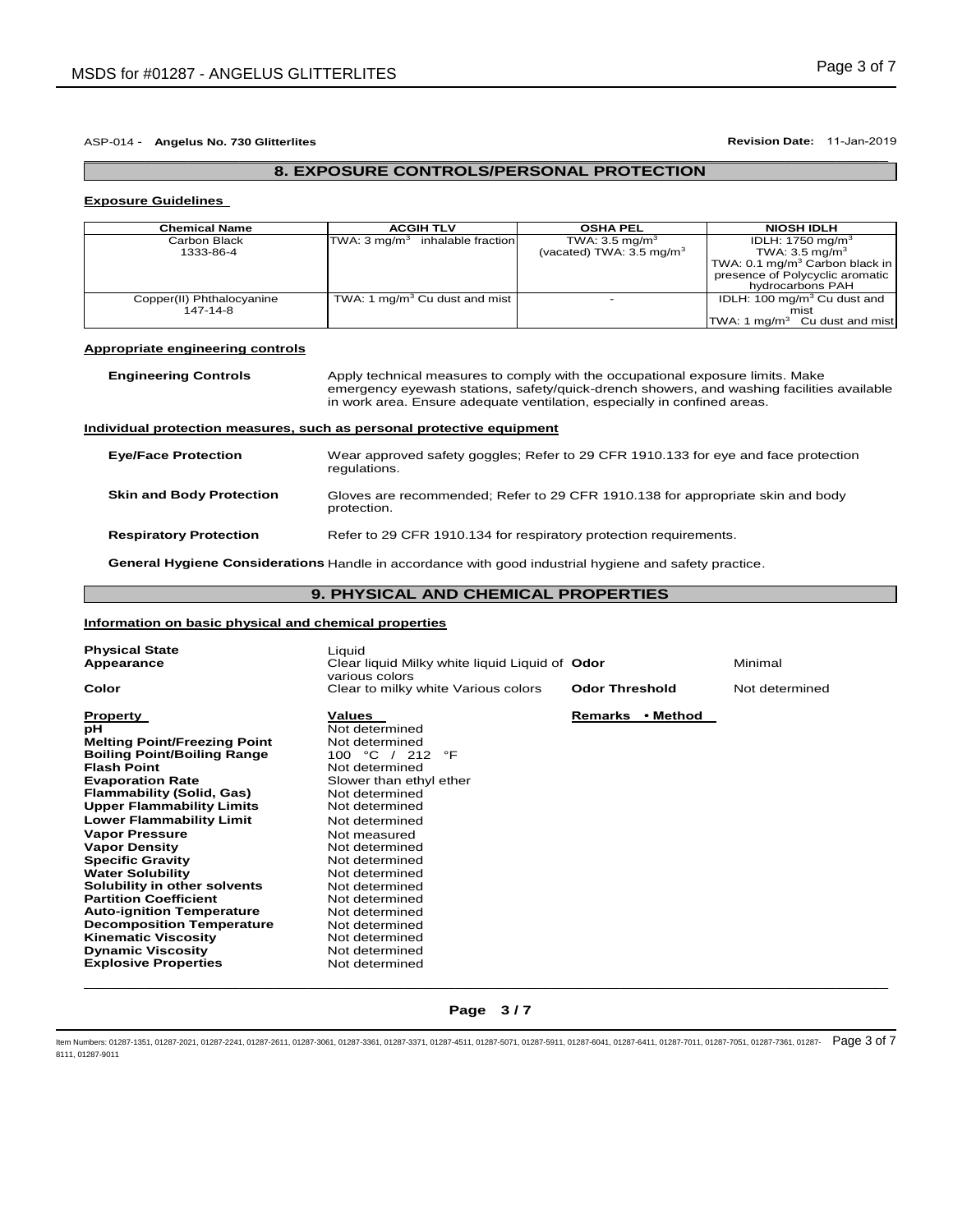### ASP-014 - **Angelus No. 730 Glitterlites Revision Date:** 11-Jan-2019 \_\_\_\_\_\_\_\_\_\_\_\_\_\_\_\_\_\_\_\_\_\_\_\_\_\_\_\_\_\_\_\_\_\_\_\_\_\_\_\_\_\_\_\_\_\_\_\_\_\_\_\_\_\_\_\_\_\_\_\_\_\_\_\_\_\_\_\_\_\_\_\_\_\_\_\_\_\_\_\_\_\_\_\_\_\_\_\_\_\_\_\_\_

**Oxidizing Properties Not determined VOC Content (%)** 7% by weight **VOC Content** 0.56 lbs/gal

# **10. STABILITY AND REACTIVITY**

# **Reactivity**

Not reactive under normal conditions.

### **Chemical Stability**

Stable under recommended storage conditions.

### **Possibility of Hazardous Reactions**

None under normal processing.

**Hazardous Polymerization** Hazardous polymerization does not occur.

### **Conditions to Avoid**

Keep out of reach of children.

## **Incompatible Materials**

Strong oxidizing agents.

### **Hazardous Decomposition Products**

Thermal decomposition may yield acrylic monomers.

# **11. TOXICOLOGICAL INFORMATION**

## **Information on likely routes of exposure**

| <b>Product Information</b> |                                       |
|----------------------------|---------------------------------------|
| <b>Eye Contact</b>         | Avoid contact with eyes.              |
| <b>Skin Contact</b>        | Avoid contact with skin and clothing. |
| <b>Inhalation</b>          | Do not inhale.                        |
| Ingestion                  | Do not taste or swallow.              |

# **Component Information**

| <b>Chemical Name</b>                  | Oral LD50              | <b>Dermal LD50</b>  | <b>Inhalation LC50</b> |
|---------------------------------------|------------------------|---------------------|------------------------|
| Carbon Black<br>1333-86-4             | (Rat)<br>> 15400 mg/kg | Rabbit)<br>> 3 g/kg | -                      |
| <b>Pigment Yellow 83</b><br>5567-15-7 | (Rat)<br>> 5000 mg/kg  |                     |                        |

### **Information on physical, chemical and toxicological effects**

**Symptoms** Please see section 4 of this SDS for symptoms.

# $\Box$  . The contribution of the contribution of the contribution of the contribution of the contribution of the contribution of the contribution of the contribution of the contribution of the contribution of the contributi **Page 4 / 7**

ltem Numbers: 01287-1351, 01287-2021, 01287-2241, 01287-2611, 01287-3061, 01287-3361, 01287-3361, 01287-501, 01287-5011, 01287-6041, 01287-6041, 01287-6411, 01287-6411, 01287-6411, 01287-7011, 01287-7051, 01287-7561, 01287 8111, 01287-9011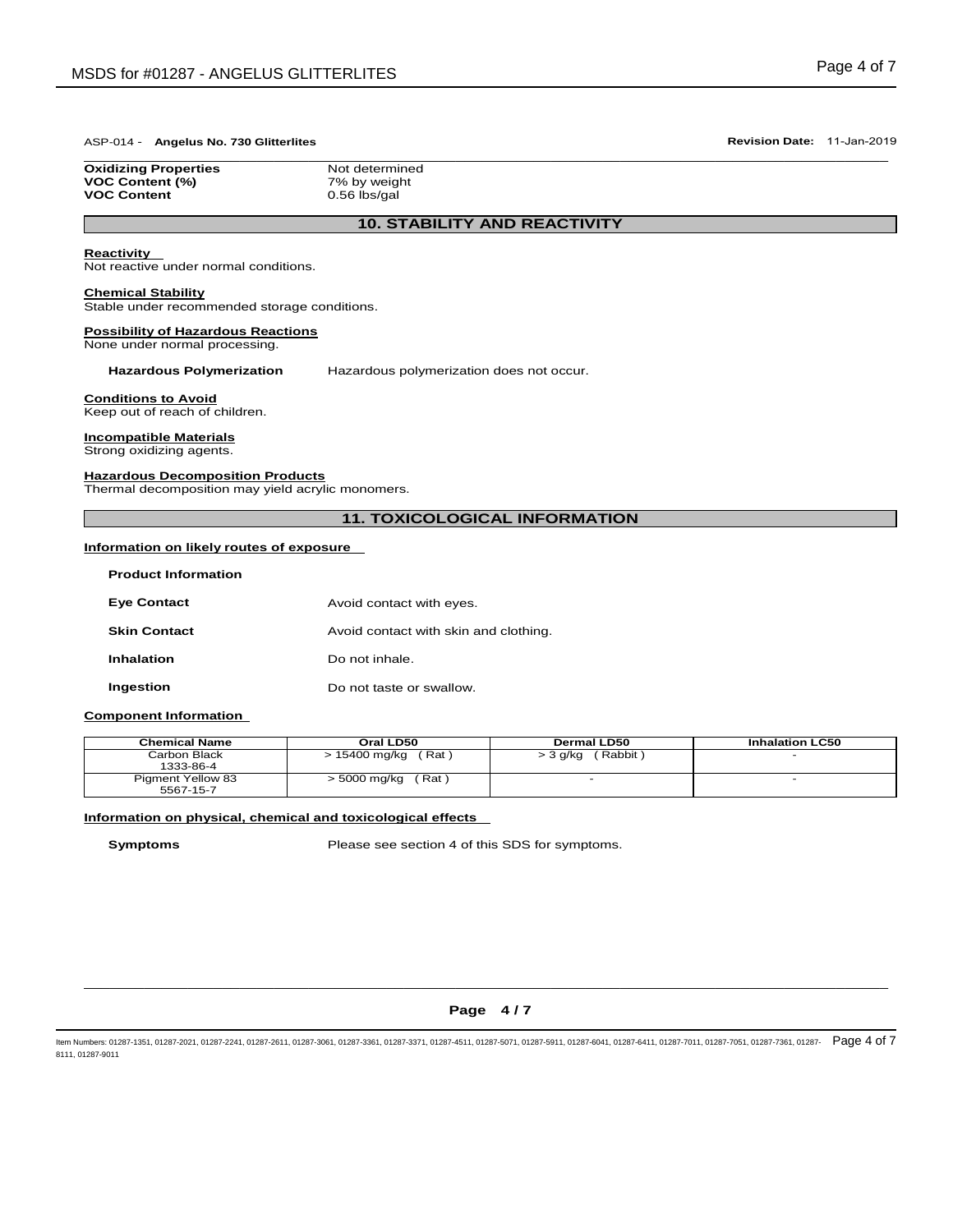### ASP-014 - **Angelus No. 730 Glitterlites Revision Date:** 11-Jan-2019 \_\_\_\_\_\_\_\_\_\_\_\_\_\_\_\_\_\_\_\_\_\_\_\_\_\_\_\_\_\_\_\_\_\_\_\_\_\_\_\_\_\_\_\_\_\_\_\_\_\_\_\_\_\_\_\_\_\_\_\_\_\_\_\_\_\_\_\_\_\_\_\_\_\_\_\_\_\_\_\_\_\_\_\_\_\_\_\_\_\_\_\_\_

### **Delayed and immediate effects as well as chronic effects from short and long-term exposure**

**Carcinogenicity** The table below indicates whether each agency has listed any ingredient as a carcinogen. However, the product as a whole has not been tested.

| <b>Chemical Name</b> | <b>ACGIH</b> | <b>IARC</b> | NTF | OSH/ |
|----------------------|--------------|-------------|-----|------|
| Carbon Black         | ∼∽           | Group 2B    |     |      |
| 1333-86-4            |              |             |     |      |
| Leaend               |              |             |     |      |

*ACGIH (American Conference of Governmental Industrial Hygienists)*

*A3 - Animal Carcinogen* 

*IARC (International Agency for Research on Cancer) Group 2B - Possibly Carcinogenic to Humans* 

*OSHA (Occupational Safety and Health Administration of the US Department of Labor) X - Present* 

### **Numerical measures of toxicity**

Not determined

## **12. ECOLOGICAL INFORMATION**

### **Ecotoxicity**

An environmental hazard cannot be excluded in the event of unprofessional handling or disposal.

### **Component Information**

| <b>Chemical Name</b>      | Algae/aquatic plants | Fish                      | <b>Toxicity to</b> | Crustacea                |
|---------------------------|----------------------|---------------------------|--------------------|--------------------------|
|                           |                      |                           | microorganisms     |                          |
| Carbon Black              |                      |                           |                    | 5600: 24 h Daphnia magna |
| 1333-86-4                 |                      |                           |                    | mg/L EC50                |
| Copper(II) Phthalocyanine |                      | 100: 48 h Oryzias latipes |                    |                          |
| 147-14-8                  |                      | mg/L LC50 static          |                    |                          |
| <b>Pigment Yellow 83</b>  |                      | 18: 48 h Oncorhynchus     |                    |                          |
| 5567-15-7                 |                      | mykiss mg/L LC50          |                    |                          |
|                           |                      | flow-through 45: 48 h     |                    |                          |
|                           |                      | Leuciscus idus mg/L LC50  |                    |                          |
|                           |                      | static                    |                    |                          |

### **Persistence/Degradability**

Not determined.

### **Bioaccumulation**

Not determined.

## **Mobility**

| <b>Chemical Name</b>      | <b>Partition Coefficient</b> |
|---------------------------|------------------------------|
| Copper(II) Phthalocyanine | o.o                          |
| 47-14-8                   |                              |

### **Other Adverse Effects**

Not determined

### **13. DISPOSAL CONSIDERATIONS**

# **Waste Treatment Methods Disposal of Wastes** Disposal should be in accordance with applicable regional, national and local laws and regulations. **Contaminated Packaging** Disposal should be in accordance with applicable regional, national and local laws and regulations.

# $\Box$  . The contribution of the contribution of the contribution of the contribution of the contribution of the contribution of the contribution of the contribution of the contribution of the contribution of the contributi **Page 5 / 7**

ltem Numbers: 01287-1351, 01287-2021, 01287-2241, 01287-2611, 01287-3061, 01287-3361, 01287-3361, 01287-6141, 01287-5911, 01287-6041, 01287-6041, 01287-6411, 01287-6411, 01287-7011, 01287-7011, 01287-7051, 01287-7561, 0128 8111, 01287-9011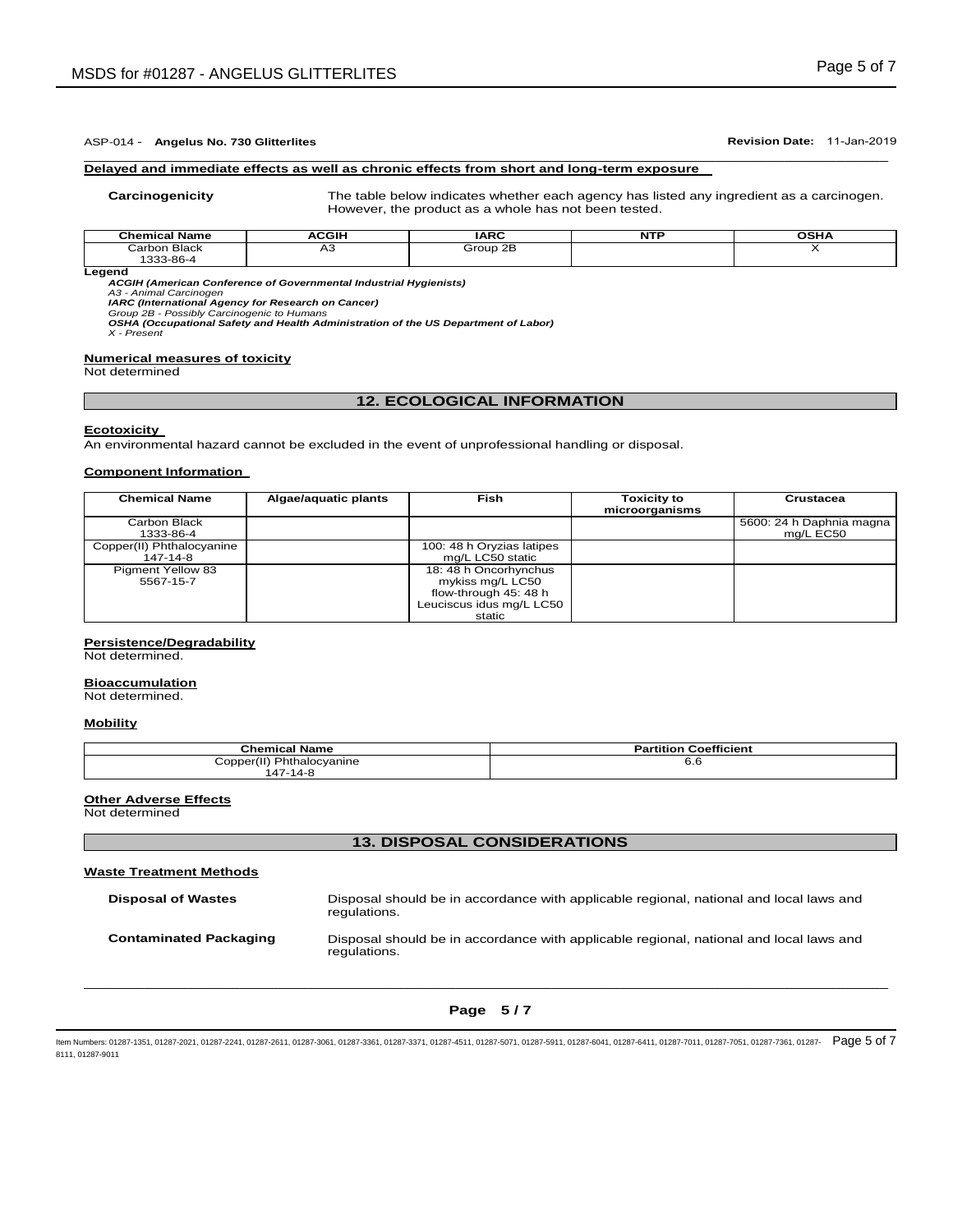**IMDG** Not regulated

**California Hazardous Waste Status** This product contains one or more substances that are listed with the State of California as a hazardous waste

|                                       | <b>Chemical Name</b>                  | <b>California Hazardous Waste Status</b>                                              |
|---------------------------------------|---------------------------------------|---------------------------------------------------------------------------------------|
| Copper(II) Phthalocyanine<br>147-14-8 |                                       | Toxic                                                                                 |
|                                       |                                       |                                                                                       |
|                                       | <b>14. TRANSPORT INFORMATION</b>      |                                                                                       |
| <b>Note</b>                           | exemptions and special circumstances. | Please see current shipping paper for most up to date shipping information, including |
| <u>DOT</u>                            | Not regulated                         |                                                                                       |
| <u>IATA</u>                           | Not regulated                         |                                                                                       |

# **15. REGULATORY INFORMATION**

### **US Federal Regulations**

### **CERCLA**

This material, as supplied, does not contain any substances regulated as hazardous substances under the Comprehensive Environmental Response Compensation and Liability Act (CERCLA) (40 CFR 302) or the Superfund Amendments and Reauthorization Act (SARA) (40 CFR 355).

### **SARA 313**

Section 313 of Title III of the Superfund Amendments and Reauthorization Act of 1986 (SARA). This product contains a chemical or chemicals which are subject to the reporting requirements of the Act and Title 40 of the Code of Federal Regulations, Part 372

| <b>Chemical Name</b>                     | CAS No      | Weight-% | <b>SARA 313</b><br>Threshold<br>Values % |
|------------------------------------------|-------------|----------|------------------------------------------|
| Phthalocyanine<br>147-14-8<br>Copper(II) | 47<br>14-8۰ | ◡        | . .                                      |

### **CWA (Clean Water Act)**

This product contains the following substances which are regulated pollutants pursuant to the Clean Water Act (40 CFR 122.21 and 40 CFR 122.42)

| <b>Chemical Name</b>      | <b>CWA - Reportable</b><br>Quantities | <b>CWA</b><br><b>Toxic Pollutants</b> | <b>CWA - Priority Pollutants</b> | <b>CWA - Hazardous</b><br><b>Substances</b> |
|---------------------------|---------------------------------------|---------------------------------------|----------------------------------|---------------------------------------------|
| Copper(II) Phthalocyanine |                                       |                                       |                                  |                                             |

### **US State Regulations**

### **California Proposition 65**

This product contains the following Proposition 65 chemicals.

| Chemical<br>Name             | California<br>$\sim$<br>roposition 65<br>╍. |
|------------------------------|---------------------------------------------|
| 333-86-4<br>Black<br>∴arbon. | Carcinogen                                  |

## **U.S. State Right-to-Know Regulations**

| <b>Chemical Name</b>      | <b>New Jersey</b> | <b>Massachusetts</b> | Pennsvlvania |
|---------------------------|-------------------|----------------------|--------------|
| Carbon Black              |                   |                      |              |
| 1333-86-4                 |                   |                      |              |
| Copper(II) Phthalocyanine |                   |                      |              |
| 147-14-8                  |                   |                      |              |

# $\Box$  . The contribution of the contribution of the contribution of the contribution of the contribution of the contribution of the contribution of the contribution of the contribution of the contribution of the contributi **Page 6 / 7**

ltem Numbers: 01287-1351, 01287-2021, 01287-2241, 01287-2611, 01287-3061, 01287-3361, 01287-3361, 01287-501, 01287-5011, 01287-6041, 01287-6041, 01287-6411, 01287-6411, 01287-7011, 01287-7011, 01287-7051, 01287-7561, 01287 8111, 01287-9011